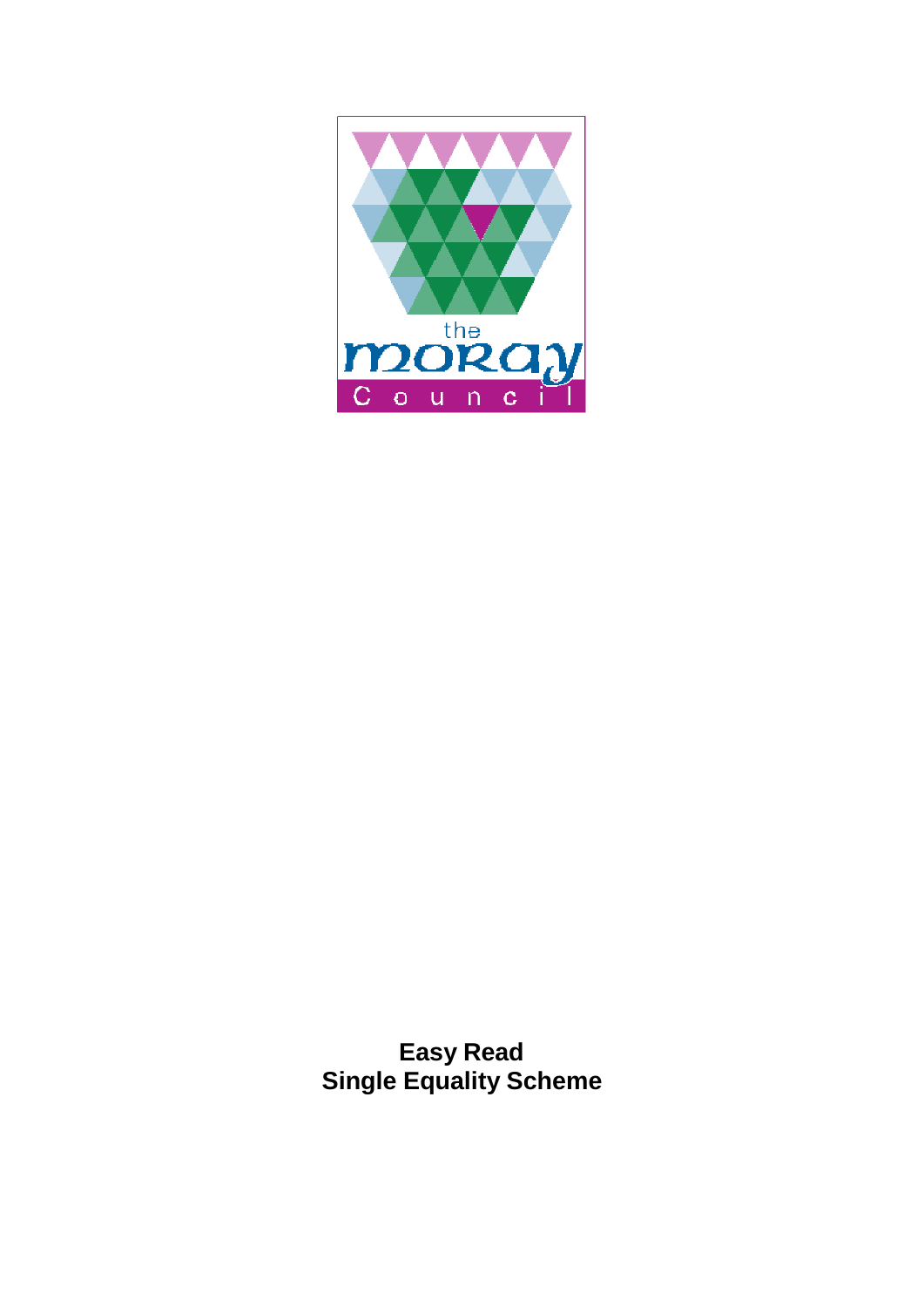For alternative formats, languages or further information, please ask an English speaking friend or relative to:

Phone: 01343 563319

Email: [equalopportunities@moray.gov.uk](mailto:equalopportunities@moray.gov.uk)

Write to: Project Officer Chief Executive's Office High Street **Elgin** IV30 1BX

如要索取其他的版式、各種語文的翻譯本,或需要更詳細的資訊,請叫一位會說英語 的朋友或親屬與我們聯繫:

電話: 01343 563319

電郵: [equalopportunities@moray.gov.uk](mailto:equalopportunities@moray.gov.uk)

信件郵寄地址: 計劃主任(平等機會) Project Officer Chief Executive's Office High Street **Elgin** IV30 1BX

Jeżeli chcieliby Państwo otrzymać informacje w innym formacie, języku lub dodatkowe informacje, mówiący po angielsku znajomy lub członek rodziny może do nas:

Zadzwonić na numer: 01343 563319 Wysłać mail: [equalopportunities@moray.gov.uk](mailto:equalopportunities@moray.gov.uk) Adres korespondencyjny: Project Officer (Urzędnik ds. Jednakowego Traktowania Mniejszości Narodowych) Chief Executive's Office High Street Elgin IV30 1BX

Para outros formatos, idiomas ou para obter mais informações, peça para um amigo ou parente que fale a língua inglesa entrar em contato conosco: Telefone: 01343 563319 Email: [equalopportunities@moray.gov.uk](mailto:equalopportunities@moray.gov.uk) Endereco: Project Officer Chief Executive's Office High Street **Elgin** IV30 1BX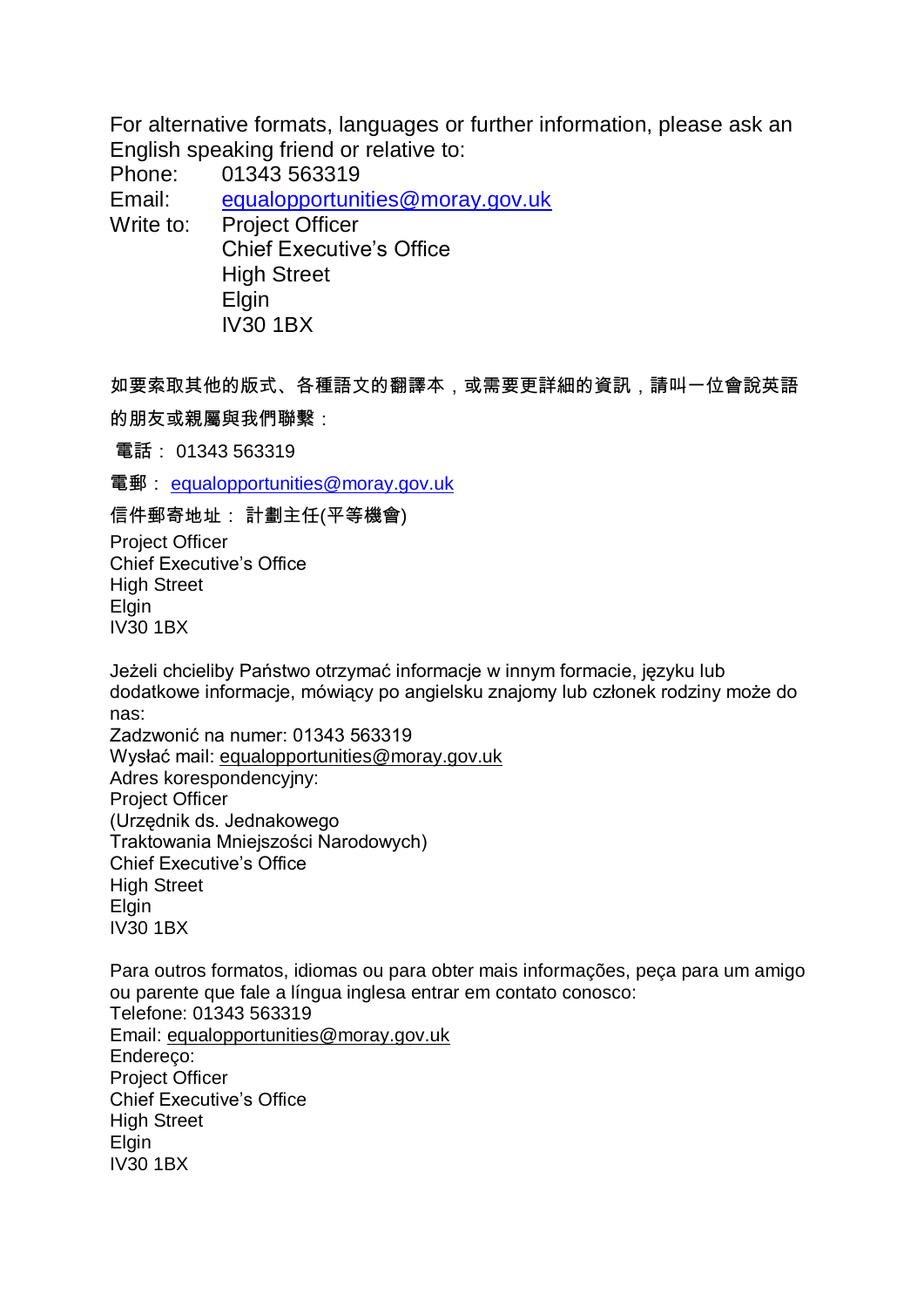#### Important

In this easy read booklet we will explain what some words mean.

When we first mention any of these words, they will be in **bold green** writing. A box then shows what some of the words mean. These words and what they mean are also in a words list at the back of the booklet.

If any of these words are used later in the booklet, they will appear in normal green writing. If you see words in normal green writing, you can look up what they mean in the words list.

There is some information in this booklet which has a lot of numbers in it. It is not necessary for people to read this, but it has been added for those who want to know more. This has been added to the extra information at the back of this booklet.

If you think that there are still words that we need to explain, or that we need to explain better, you can contact the equal opportunities officer on 01343 563321.

If you prefer, you can email [equalopportunities@moray.gov.uk.](mailto:equalopportunities@moray.gov.uk) You can also ask someone to do this for you.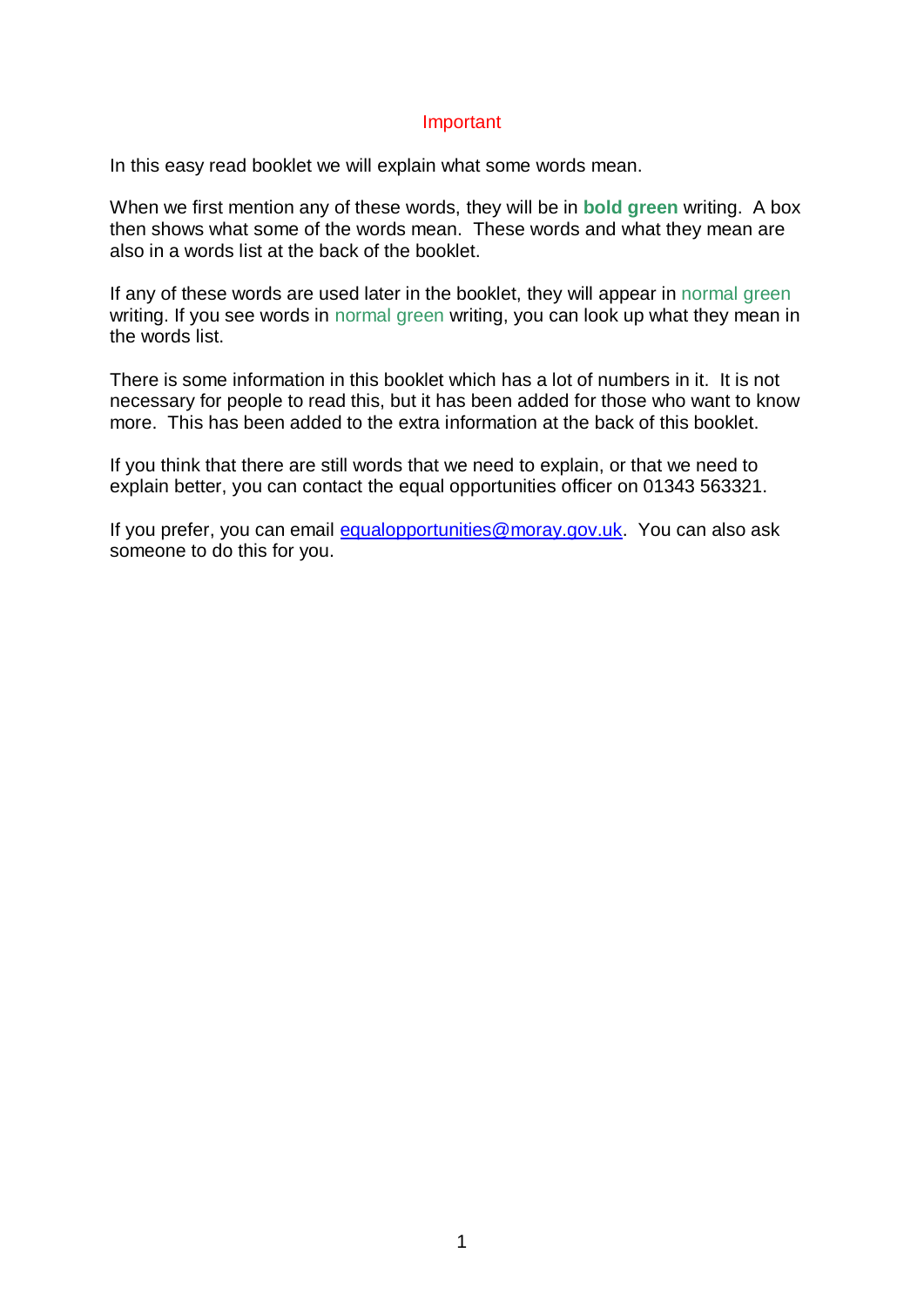## **Contents**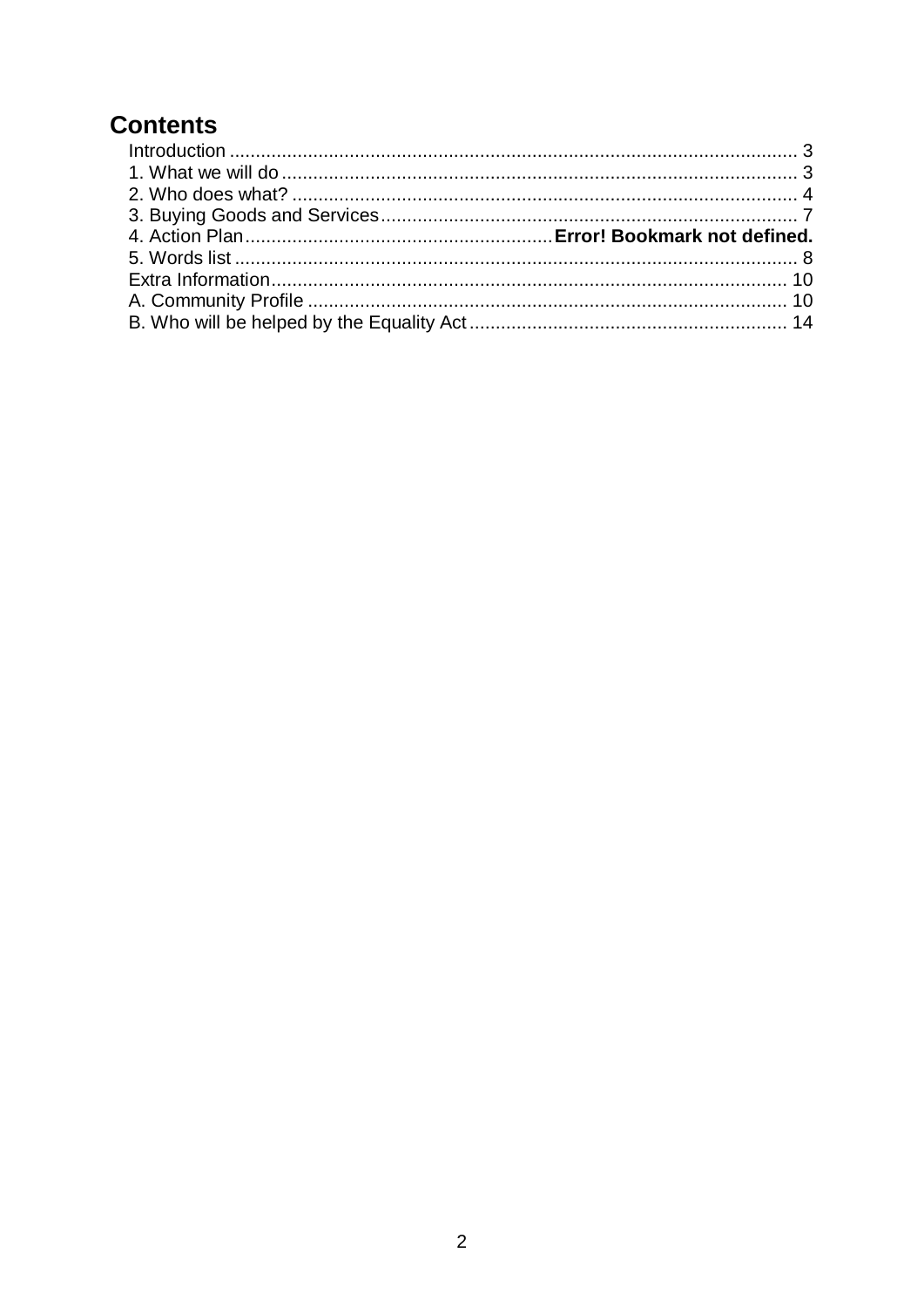## <span id="page-4-0"></span>*Introduction*

**Equality** is important to the Moray Council.

## **Equality**

This means treating everyone fairly and with respect.

The Moray Council wants to give everyone the same chance to work for us or use our services. To make sure we do this, we have written a Single Equality Scheme. This is a plan that says what we will do in the next 3 years to make sure that we treat everyone fairly.

We have written this Single Equality Scheme because there is a new law called The Equality Act, 2010. This law says that councils must do more to make sure that no person, or group of people, are treated unfairly due to their:

- Disability
- Race
- Religion
- Sex (whether they are male or female)
- Pregnancy
- Sexual orientation (lesbian, gay or bisexual)
- Gender reassignment (people who are changing their gender)

The new law also says that councils can choose to give people from these groups extra help to have the same chances as everyone else.

### <span id="page-4-1"></span>*1. What we will do*

We will carry out an **Equality Impact Assessment** when we plan to make changes. This is where we check to make sure that the changes will not be unfair to a group of people, for example women or disabled people.

We will speak to community groups to find out what is important to them.

We will organise training for our staff to make sure that they treat people fairly.

We will make this information available to people who live in the area.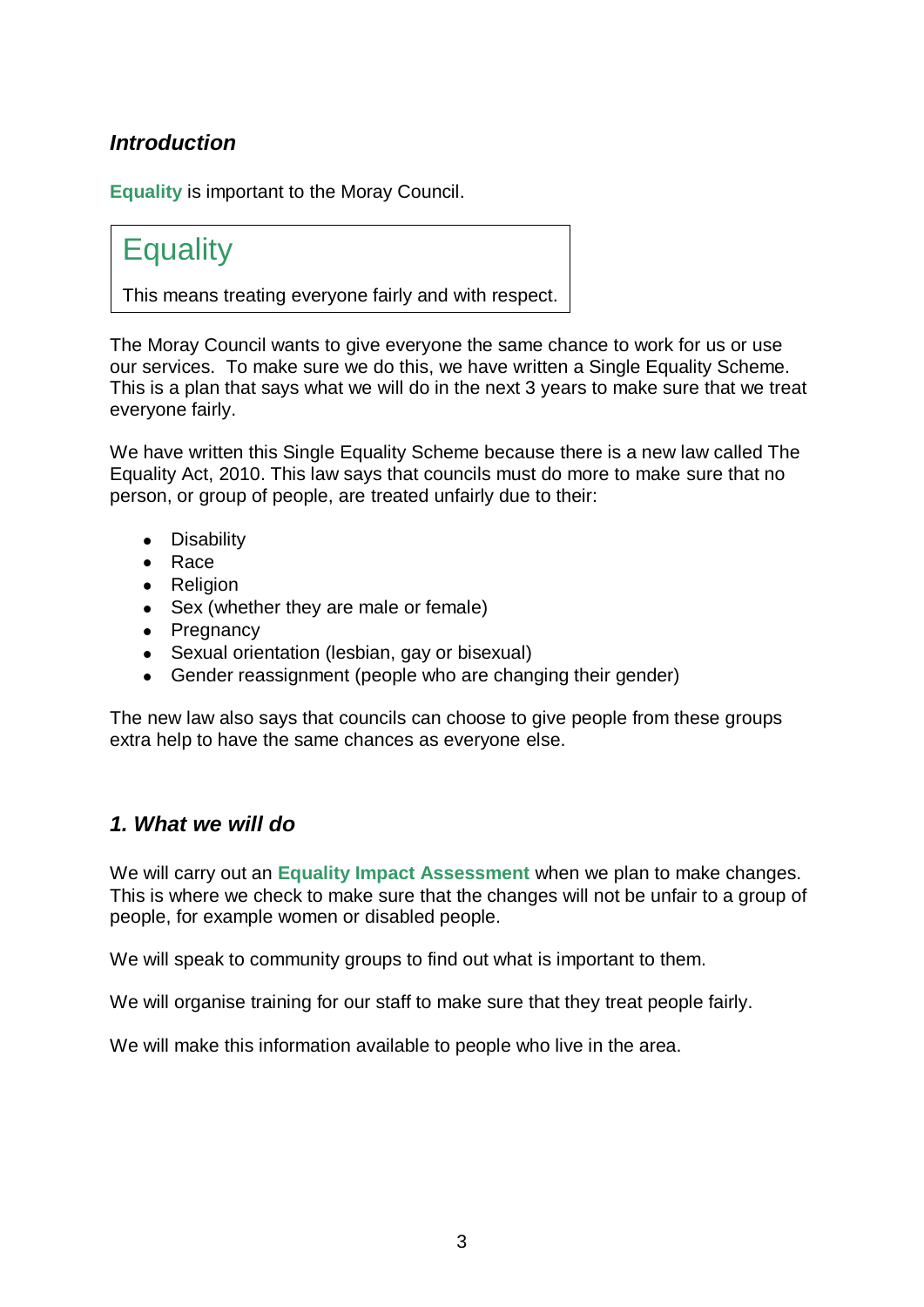### <span id="page-5-0"></span>*2. Who does what?*

The Single Equality Scheme is agreed to by the councillors.

Once the councillors have said that it can go ahead, the **Chief Executive** and **Corporate Management Team** have to make sure that the action plan from the Single Equality Scheme is carried out.

Councillors and all staff at the Moray Council have responsibilities for promoting equal opportunities. The Communities Committee has responsibility for equal opportunities.

# Chief Executive

Chief Executives are in charge of all their council's staff and have overall responsibility for how councils are run. They are also the main contact between councillors and council officers.

# Corporate Management Team

The Corporate Management Team is made up of the top managers in the council. These are the Chief Executive, Director of Education, Director of Community Services, Director of Environmental Services, the Chief Financial Officer and the Chief Legal Officer. The Corporate Management Team decides on the overall direction and management of the council.

The council has put in place new organisations and systems to promote equality.

It has created an **Equality and Diversity Corporate Advisory Forum**.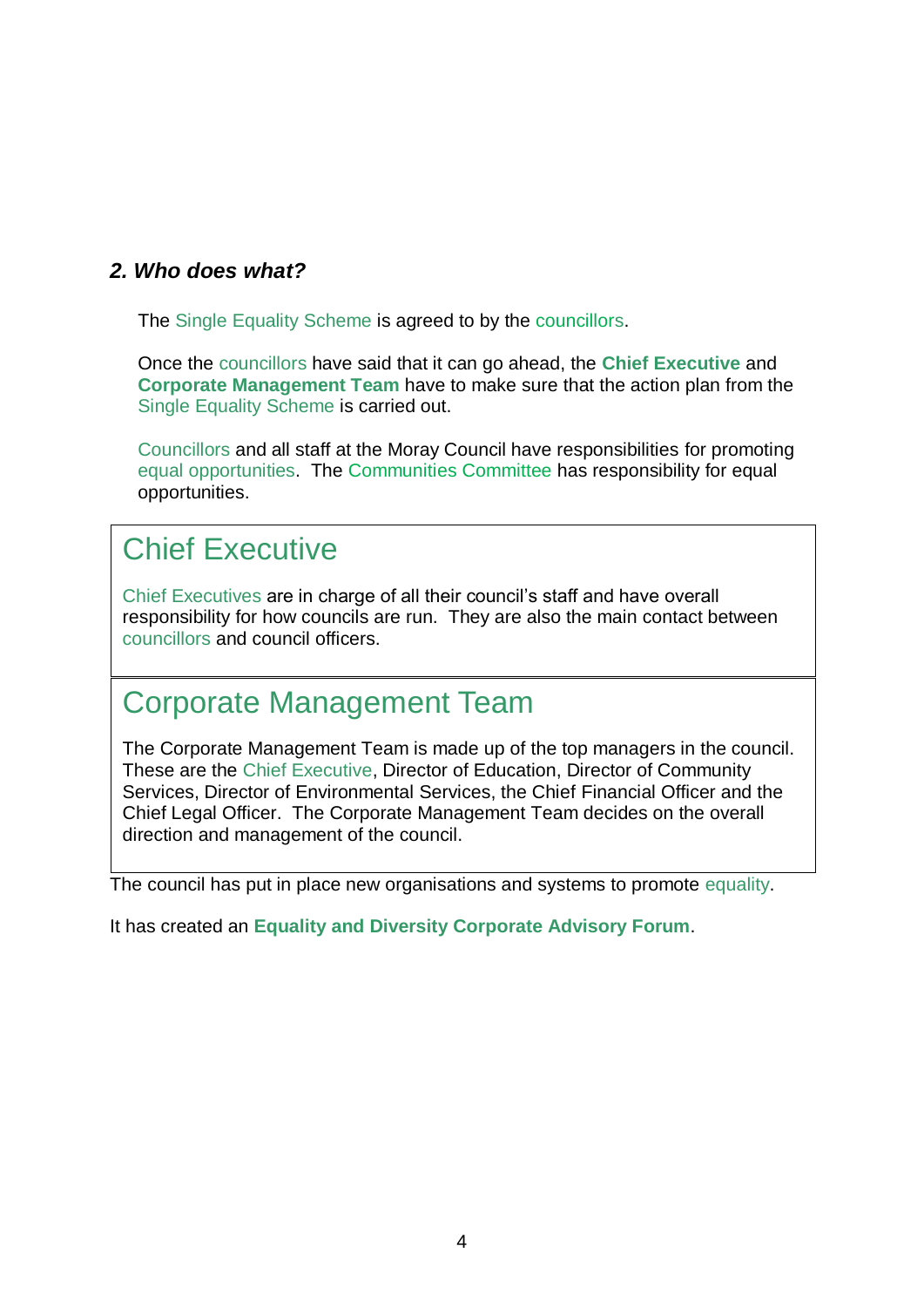# **Committees**

The councillors make decisions about everything the council does. They do this in different meetings, called committees.

Each committee makes decisions about a specific remits type of activity, e.g. health and social care.

## Communities Committee

The Communities Committee decides on issues such as Housing, Social Inclusion, Equalities, Community Safety, Anti-Social Behaviour and Community Liaison.

## Policy and Resources Committee

The Policy and Resources Committee decides on how the council spends its money, how it buys goods and services, and how people are employed in the council, except in schools.

# Equality and Diversity Corporate Advisory Forum

This group gives advice to the Corporate Management Team and the **Policy & Resources Committee** about existing and future laws from the UK and Scottish Government and the European Union.

It gives advice about ways in which services and employment can be made fairer.

It shares information within the council about how to make staff more aware of promoting equality. It makes sure that Equality Impact Assessments are done for all the council's activities.

The council's training section, employee development, will continue to give training on equalities over and above specific training given within each department.

The Equality Impact Assessments are done by service managers. They have to make sure they have enough information to let the council know how its policies and activities affect the different equality groups.

Service managers have to make sure that the Equality Impact Assessments are done properly and follow the guidelines set by the **Equality and Human Rights Commission**. If it looks like some strands are affected unfairly by policies or activities, service managers will have to make sure that more is done to make the policies or activities fairer.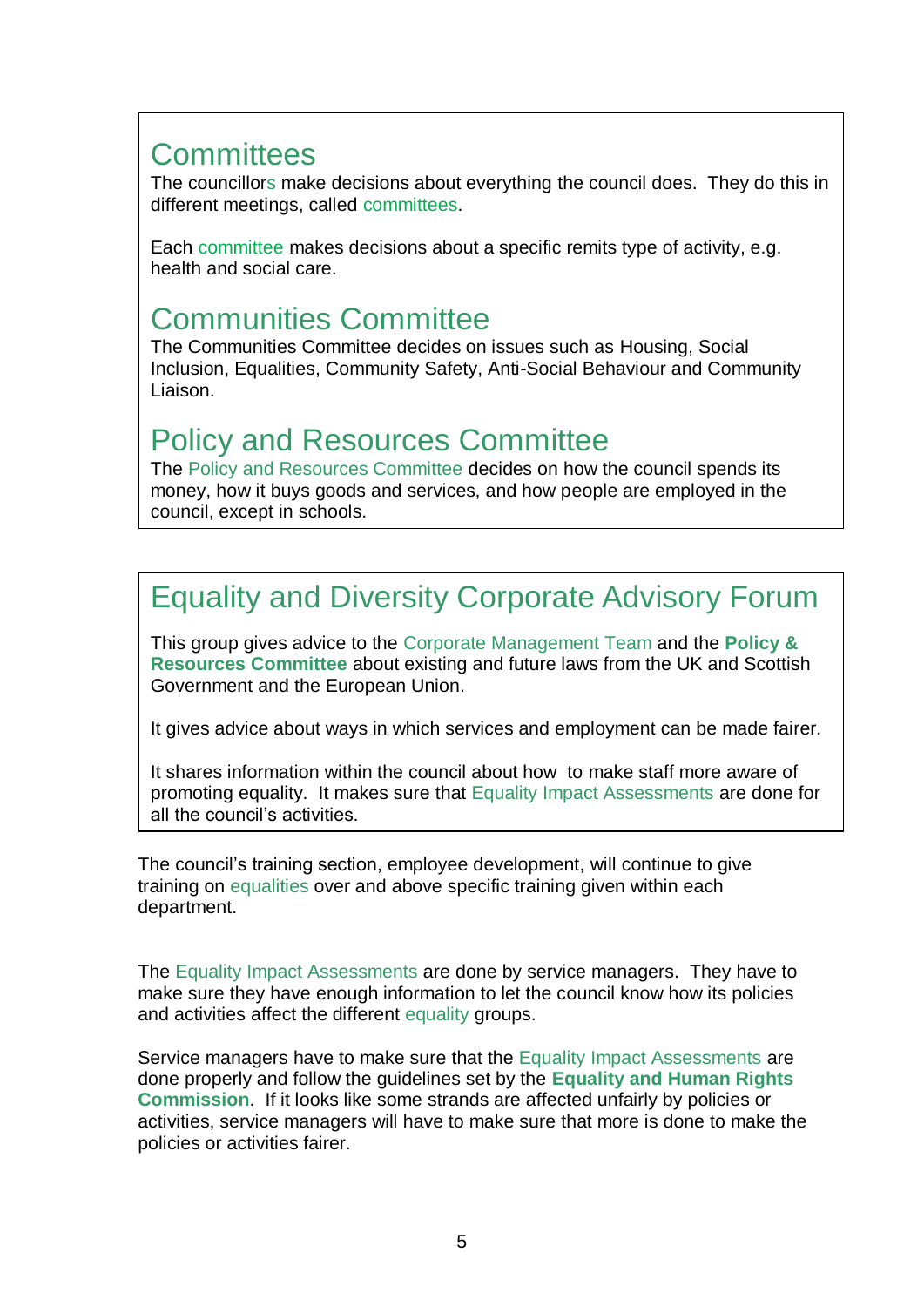Finally, service managers will need to say which staff need training and also give staff the time to take part in training.

# Equality and Human Rights Commission

The Equality and Human Rights Commission makes sure that the laws about equality and human rights are followed properly and that people know about their rights and how to use them. It is not part of the government. It works with people who make the law, with the government and with public bodies.

The head of personnel services for the Moray Council is responsible for getting information about the people employed by the Moray Council. This information tells us how many people from the equality groups apply for jobs, how many get a job interview and how many are employed. The law says that the council must collect this information. All the council's services have to collect information about who uses their services.

The equal opportunities officer writes a report every year about how well the Moray Council is doing in meeting its equality duty. This report is given to the Equality and Diversity Corporate Advisory Forum who will make sure that it is happy with the report. The report then goes to the **Audit and Performance Committee**. Once it is happy with the report is will be published on the Moray Council's website, [www.moray.gov.uk.](http://www.moray.gov.uk/)

Audit and Performance Committee

This is a group of councillors who make sure that the council's policies and activities have the effects that they are meant to have.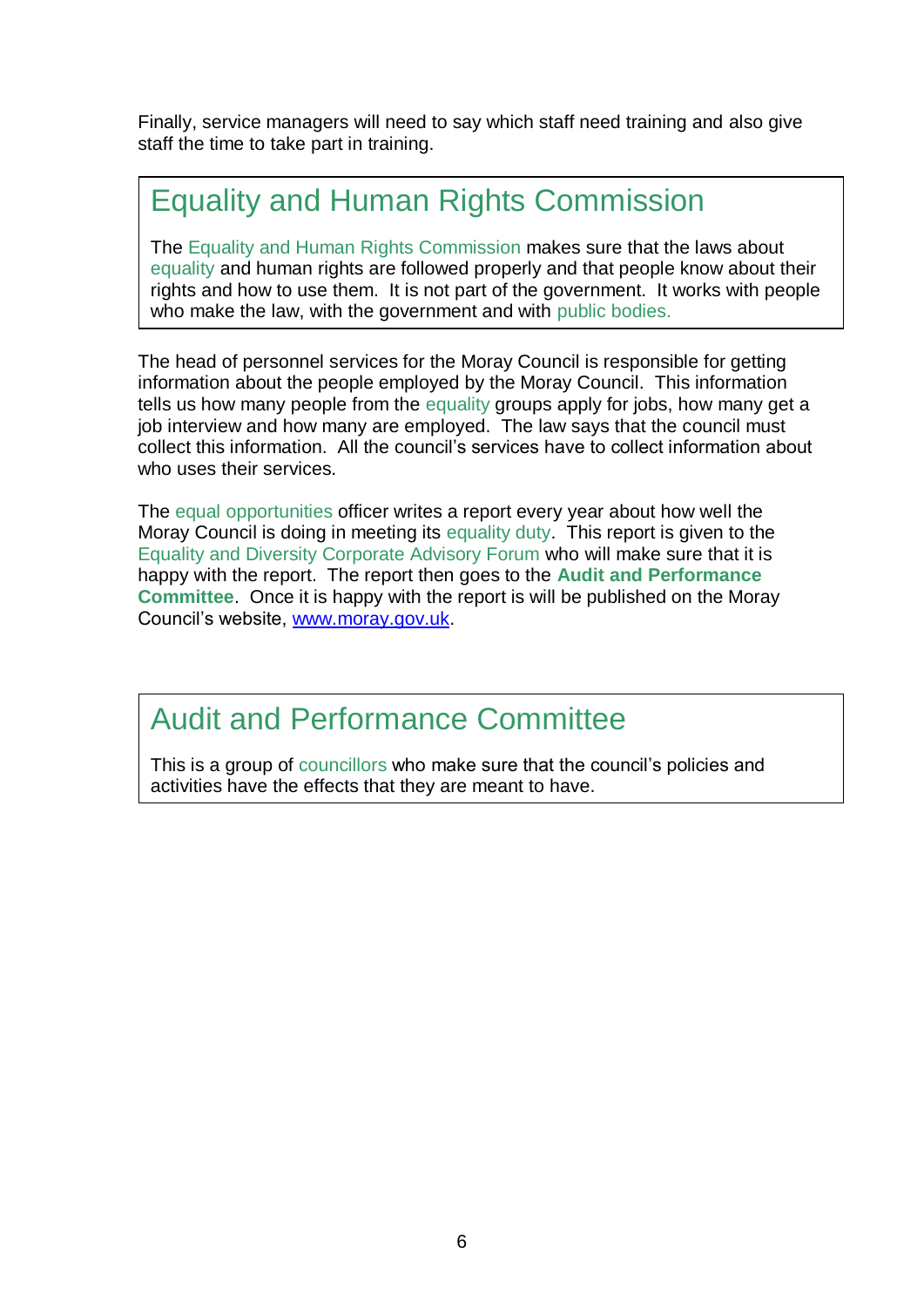### <span id="page-8-0"></span>*3. Buying Goods and Services*

Sometimes the Moray Council has to let other organisations or companies provide goods or services to the people of Moray. When the council buys goods or services that cost a lot of money, the law says that the council must let organisations or companies compete against each other. The council must then decide which organisation or company gives the best value for money.

The Equality Act says that when a council buys goods or services, it must make sure that the organisation or company it buys from supports equality.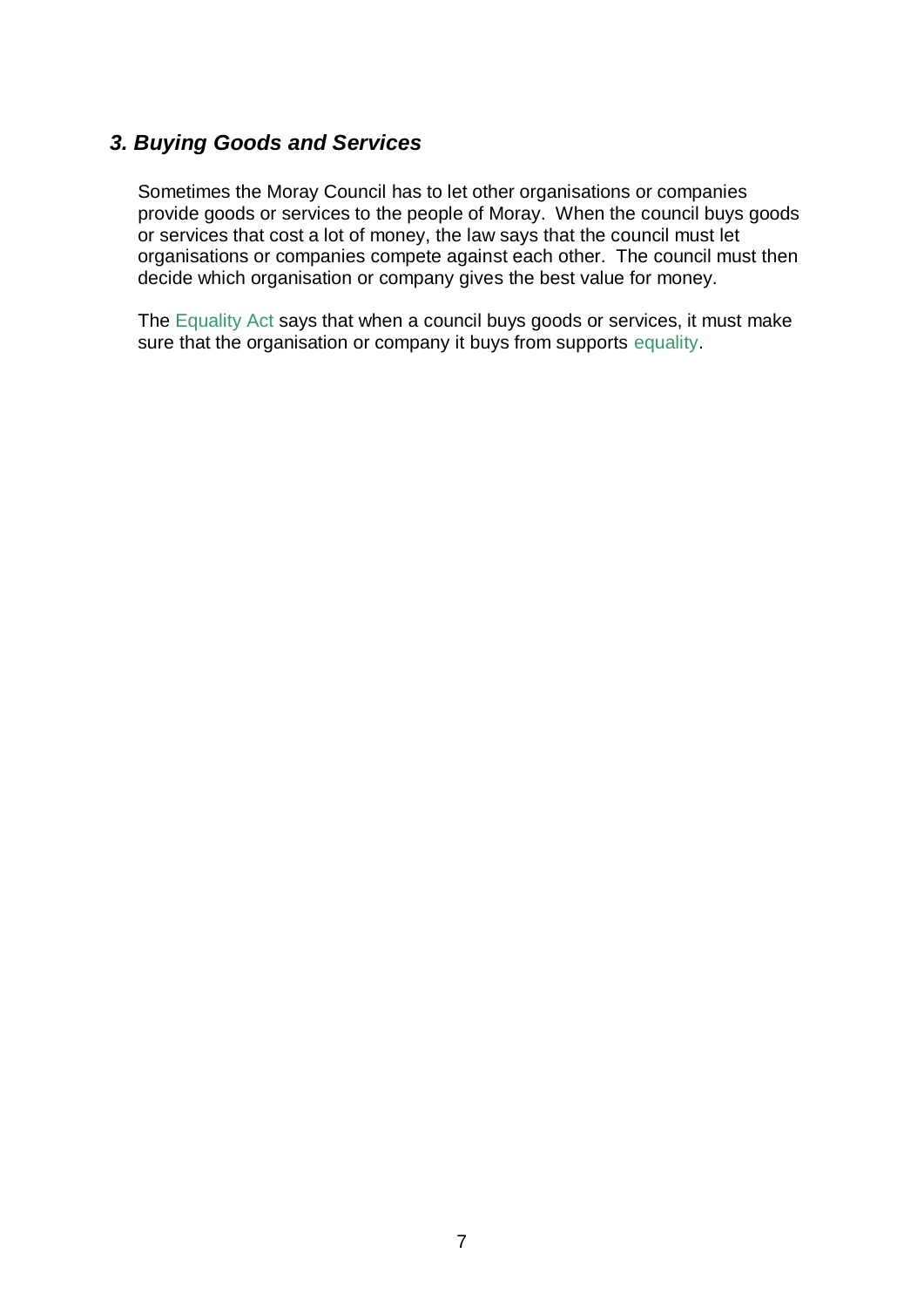#### <span id="page-9-0"></span>*5. Words list*

**Audit and Performance Committee .......................................................... 6** This is a group of councillors who make sure that the council's policies and activities have the effects that they are meant to have.

**Chief Executive ......................................................................................... 4** Chief Executives are in charge of all their council's staff and have overall responsibility for how councils are run. They are also the main contact between councillors and council officers.

**Committees ................................................................................................ 5** The councillors make decisions about everything the council does. They do this in different meetings, called committees. Each committee makes decisions about a specific remits type of activity, e.g. health and social care.

**Communities Committee........................................................................... 5** The Communities Committee decides on issues such as Housing, Social Inclusion, Equalities, Community Safety, Anti-Social Behaviour and Community Liaison.

**Community profile .................................................................................. 13** This provides information about how many people live in Moray and how many belong to the different equality groups. It also tells us about what is important to the different groups in Moray.

**Corporate Management Team................................................................... 4** This is the Chief Executive, Director of Education, Director of Community Services, Director of Environmental Services, the Chief Financial Officer and the Chief Legal Officer.

**Councillors ................................................................................................ 4** The Moray Council has 26 councillors. People in Moray vote every four years to say who will be the councillors for Moray.

**Equality....................................................................................................... 3** This means that everyone has the same chances to do what they can. Some people may need extra help to get the same chances.

**Equality and Diversity Corporate Advisory Forum ................................. 5** This gives advice to the Corporate Management Team and the Policy and Resources Committee about existing and future laws from the UK and Scottish Government and the European Union. It gives advice about ways in which services and employment can be made fairer. It gives information within the council about how to make staff more aware of promoting equality. It makes sure that Equality Impact Assessments are done for all the council's activities.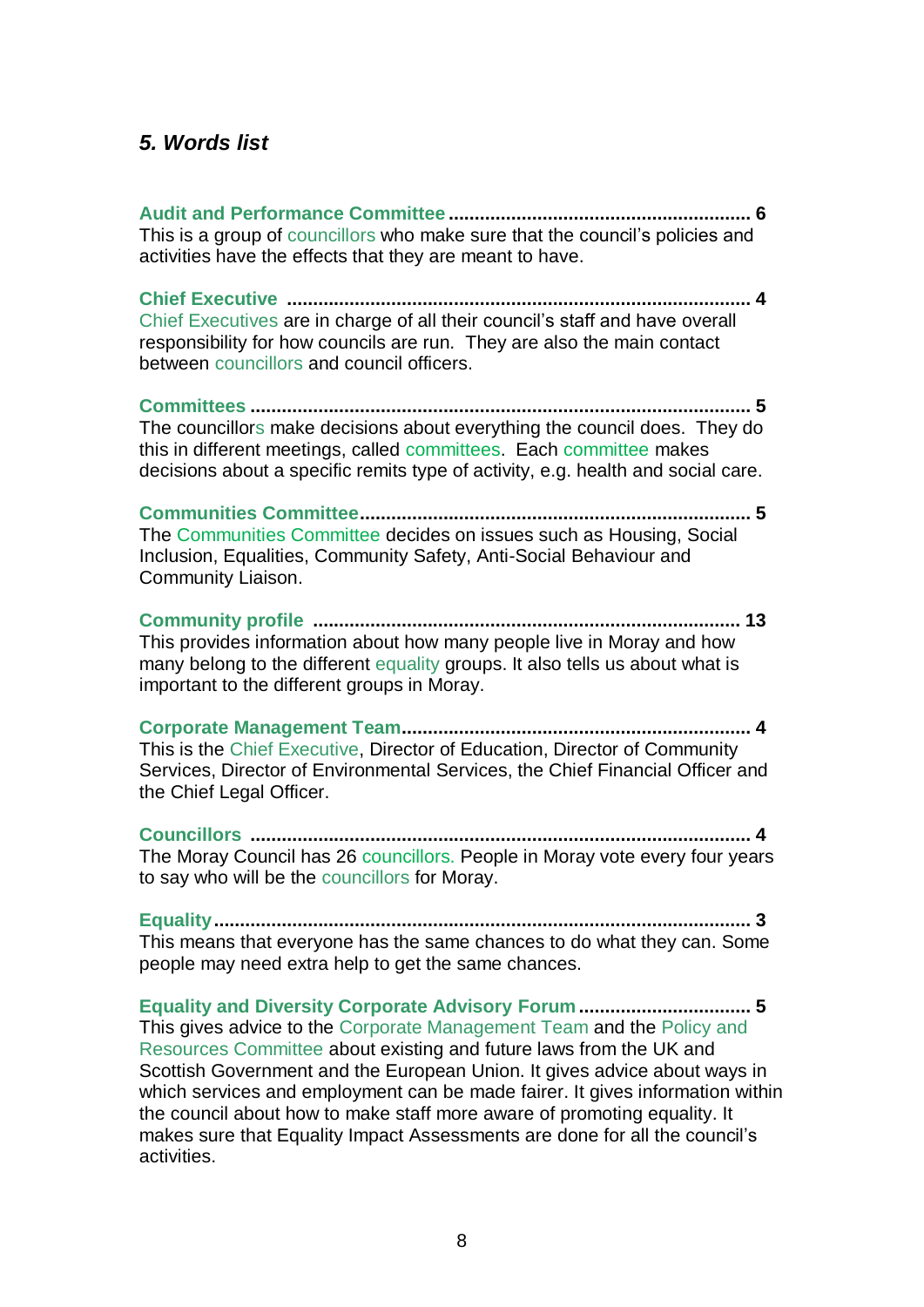**Equality and Human Rights Commission................................................ 6** The Equality and Human Rights Commission makes sure that the laws about equality and human rights are followed properly, that people know about their rights and how to use them. It is not part of the government. It works with people who make the law, with the government and with public bodies.

**Equality Impact Assessments .................................................................. 3** In everything the council does, it has to make sure that everyone is treated fairly. The Equality Impact Assessments help the council to think about different people will be affected. If it looks like one group will be discriminated against by a decision that the council makes, the council will have to do more. The Equality Impact Assessments also help the council to look at ways to promote equality.

**Policy and Resources Committee ............................................................ 5** The Policy and Resources Committee decides on how the council spends its money, how it buys goods and services, and how it employs people in the Council, except in schools.

**Single Equality Scheme............................................................................. 3** This is the Moray Council's plan for the next three years describing how it will ensure that all people in Moray are treated fairly.

**The Equality Act......................................................................................... 4** This is the government's new law to make sure that all people are treated fairly. It became law in April 2010 and will start working in October 2010.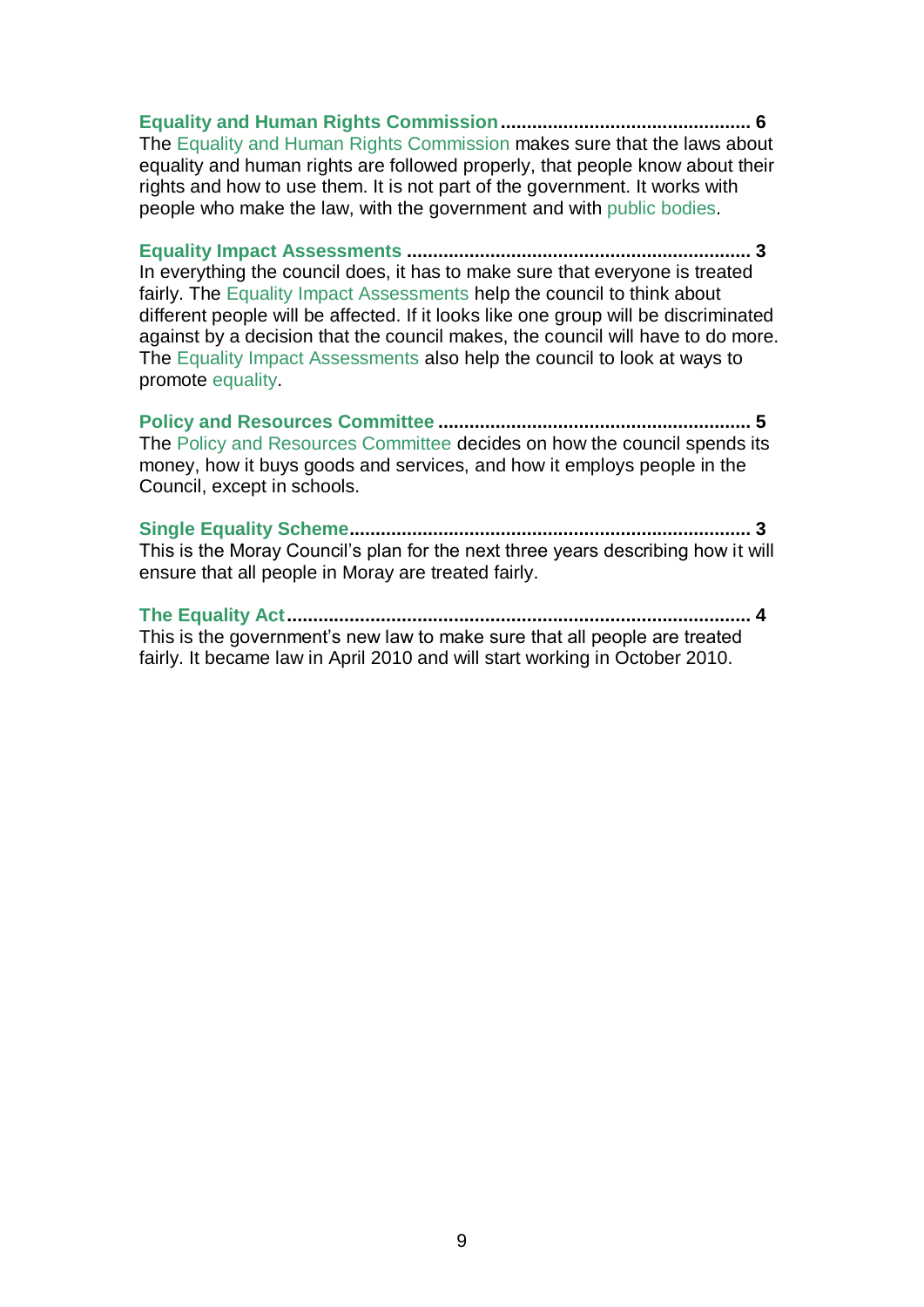## <span id="page-11-0"></span>*Extra Information*

## <span id="page-11-1"></span>*A. Community Profile*

#### **Men and women**

The total population in Moray is around 87,770 people. There are 44,404 women and 43,366 men.

Fewer women have full time work than men.

- Only 26% of women work full time.
- 57% of men work part time.

On average, women earn less than men.

- They earn only 60% of what men earn.
- Only 12% of women receive the full basic state pension.
- 91% of men receive the full basic state pension.

3.5% of households in Moray are lone-parent households with dependent children.

- National figures show that 66% of lone parents have no savings.
- National figures show that 95% of lone parents on benefits are women.

Only 0.64% of men were identified in 2001 as looking after home/family. Nearly 12% of women were identified in 2001 as looking after home/family.

Domestic abuse affects one in four women. The majority of domestic abuse is perpetrated by men but we recognise that abuse can be perpetrated by women.

Statistics from Moray Women's Aid highlighted that between 1 April and 30 September 2009, 343 women and 51 children were supported who suffered the effects of domestic abuse.

In Grampian, half of the murders committed in 2007 were the result of domestic abuse.

#### **Disability**

The 2001 census shows that 5.17% of men and 3.94% of women aged 16  $-$ 74 in Moray are permanently sick or disabled and economically inactive. However Moray is 18% below the national average for residents with a long term illness.

The census collation of school roll by disability declaration highlights that there are 100 primary school pupils assessed as disabled. Within the secondary schools 136 pupils have been assessed as disabled. Required access to adaptations include:-

Primary **Secondary**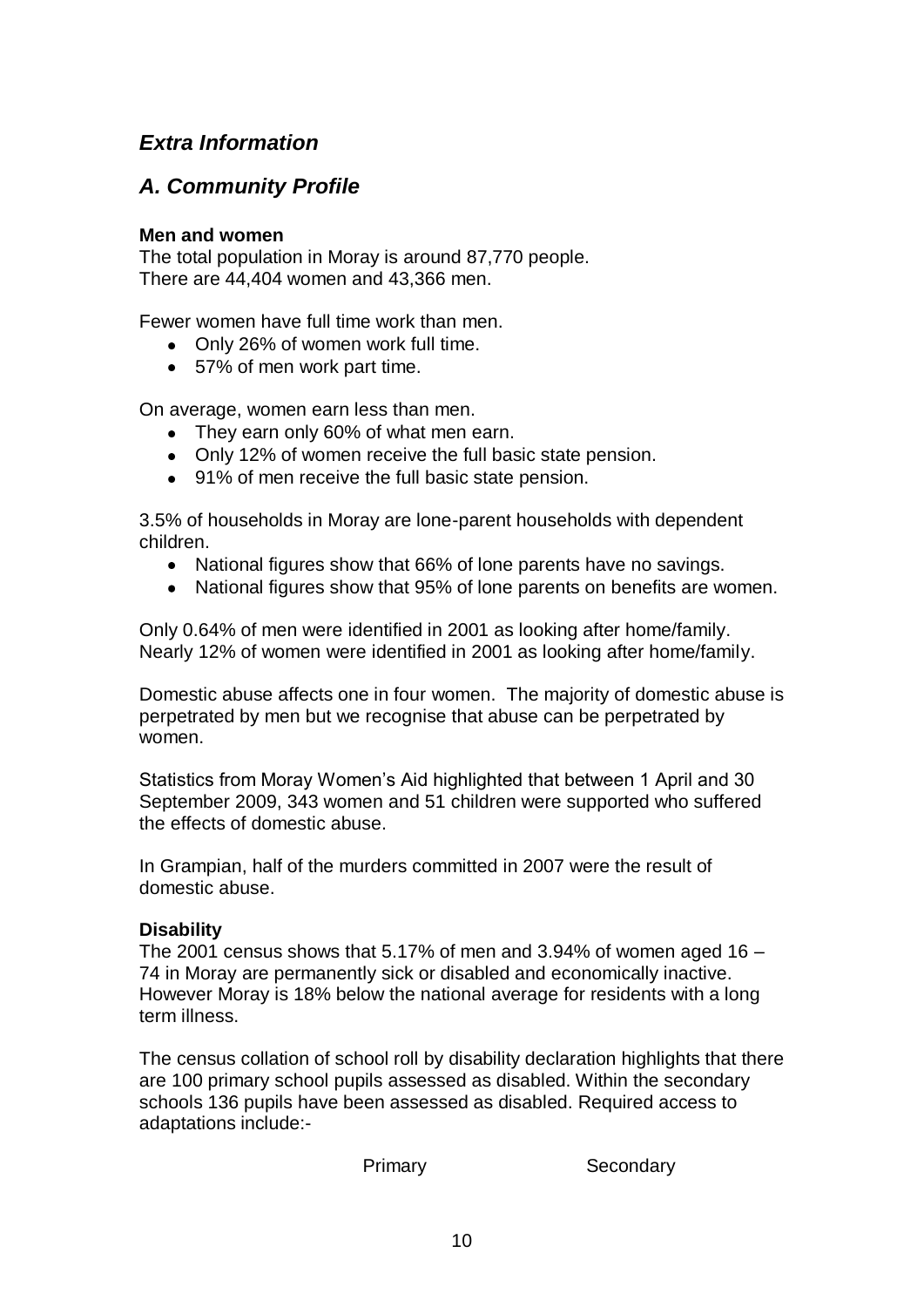| Physical      | 39 | 45  |
|---------------|----|-----|
| Curriculum    | 77 | 104 |
| Communication | 56 | 57  |

Rates of limiting longstanding illness and disability increase dramatically with age, and are particularly high in women aged 85 years or over. Scotland wide, around 60% of people aged 85 years or over living in private households report having a limiting longstanding illness, and approximately 80% of this population report having a disability.

In Moray, 150 clients aged 18-64 and 1,120 clients aged 65 years and over were receiving home care as of 31<sup>st</sup> March 2008.

The Moray Disability Forum was re-convened in 2009 with the intention raising issues that deal with disabilities and giving people who have a disability - be that physical, mental or sensory - a voice to overcome discrimination. The forum has indicated what would aid them in being more included within Moray. The action plan will be created in consultation with Moray Equalities Forum.

#### **Age**

The age structure of Moray as per the 2001 census is as follows:-

| Age       | Percentage |
|-----------|------------|
| $0 - 4$   | 5.66%      |
| $5 - 15$  | 14.46%     |
| $16 - 24$ | 9.51%      |
| $25 - 44$ | 29.65%     |
| 45 - 64   | 24.44%     |
| 65 - 74   | 9.09%      |
| $75+$     | 7.19%      |
|           |            |

Moray has a slightly higher percentage of young people with 20.1% aged under 16 compared to the national average of 19.2%. 16.3% of the population in Moray is aged over 65. This is in line with the national average.

In October 2009 there were 1047 school leavers. 30% of these went into higher education, 26% into further education, 30% into employment, 0.8% into training, 0.2% into voluntary positions, 12% were not in employment, education or training and 11% had moved out of the area.

#### **Race**

As per the 2001 census less than 1% of the population belonged to an ethnic minority group. However there has been a significant increase since the collation of the census. The General Register Office for Scotland highlighted that a net figure of 2,900 migrants (from the UK and abroad) entered Moray between July 2001 and June 2006. Between mid-2007 and mid-2008 a net figure of 350 migrants (from UK and abroad) entered Moray. It is estimated that in 2009 there are approximately 1,500 Polish nationals in Moray. The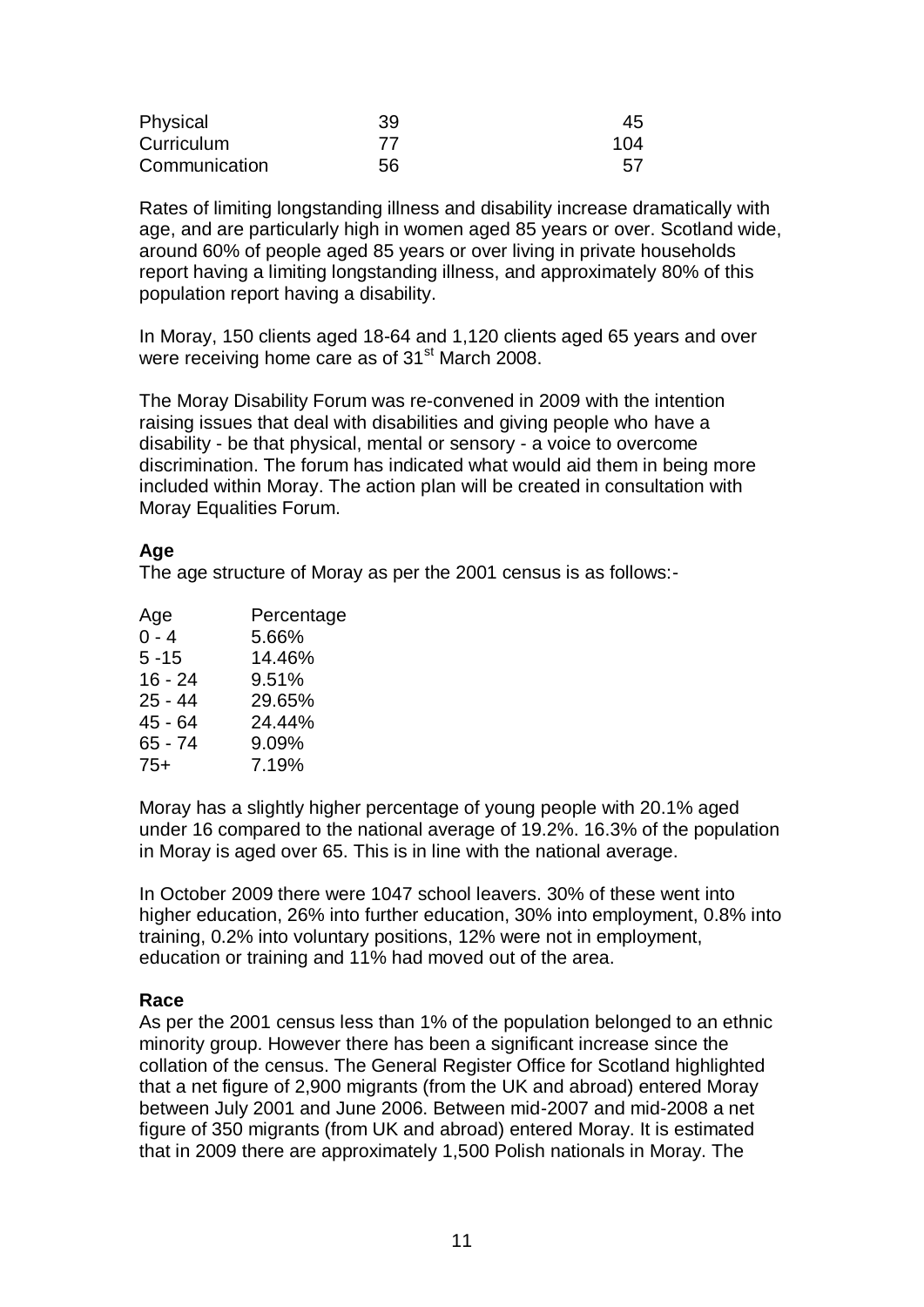most established ethnic minority community in Moray, however, is the Chinese community.

Between 2002/03 and 2005/06 the Grampian region increased its share of migrant workers in Scotland, from 12.7% to 14.5%. National Insurance Number (NINo) registrations increased dramatically from 20 in 2002/03 to 3,010 in 2005/06 and made up 50% of Grampian NINo registrations. This accounted for 55% of registrations within the Moray area. 5.7% of the total number of people employed in Moray in 2007 were migrant workers.

English as an Additional Language Service highlighted that in November 2009 there were 387 pupils who do not have English as their first language. Within this group there are 41 different languages spoken, the top 5 languages being Polish, German, Portuguese, Punjabi and Cantonese.

#### **Gypsy / Travellers**

There is a significant gypsy/traveller population within Scotland, although no official figures exist. Gypsy/travellers can experience a number of problems, which include negative stereotyping, housing, health and education difficulties. The media can portray a negative slant on gypsy/traveller culture.

The council has a dedicated member of staff to liaise with gypsy/travellers, resolve minor disputes with the settled community and deliver services. These services include the provision of portaloos, bins and waste bags. An advice and sign-posting service is also made available to gypsy/travellers on unauthorised encampments.

At present, there are no authorised gypsy/traveller sites within Moray following the closure of the Chanonry official site in Elgin to progress the Moray Council flood elevation scheme. However Moray Council is examining the feasibility of providing alternative short-stay or halting sites in response to requests from gypsy/travellers for smaller scale sites in the Moray area.

#### **Lesbian, Gay, Bisexual and Transgender**

Research carried out by Grampian Racial Equality Council on behalf of the Moray Council in 2010 and 2011 identified the existence of informal networks of LGBT groups in Moray and informal telephone and internet support in relation to LGBT issues. Using focus group meetings, the study highlighted the need for a more formal support network and more formal methods of engaging with the Moray Council.

There are no recognised LGBT venues in Moray with the closest venues being in Aberdeen.

#### **Religion**

The 2001 census highlighted religious affiliation:-

| Church of Scotland     | 44.32% |
|------------------------|--------|
| Roman Catholic         | 6.09%  |
| <b>Other Christian</b> | 13.28% |
| <b>Buddhist</b>        | 0.13%  |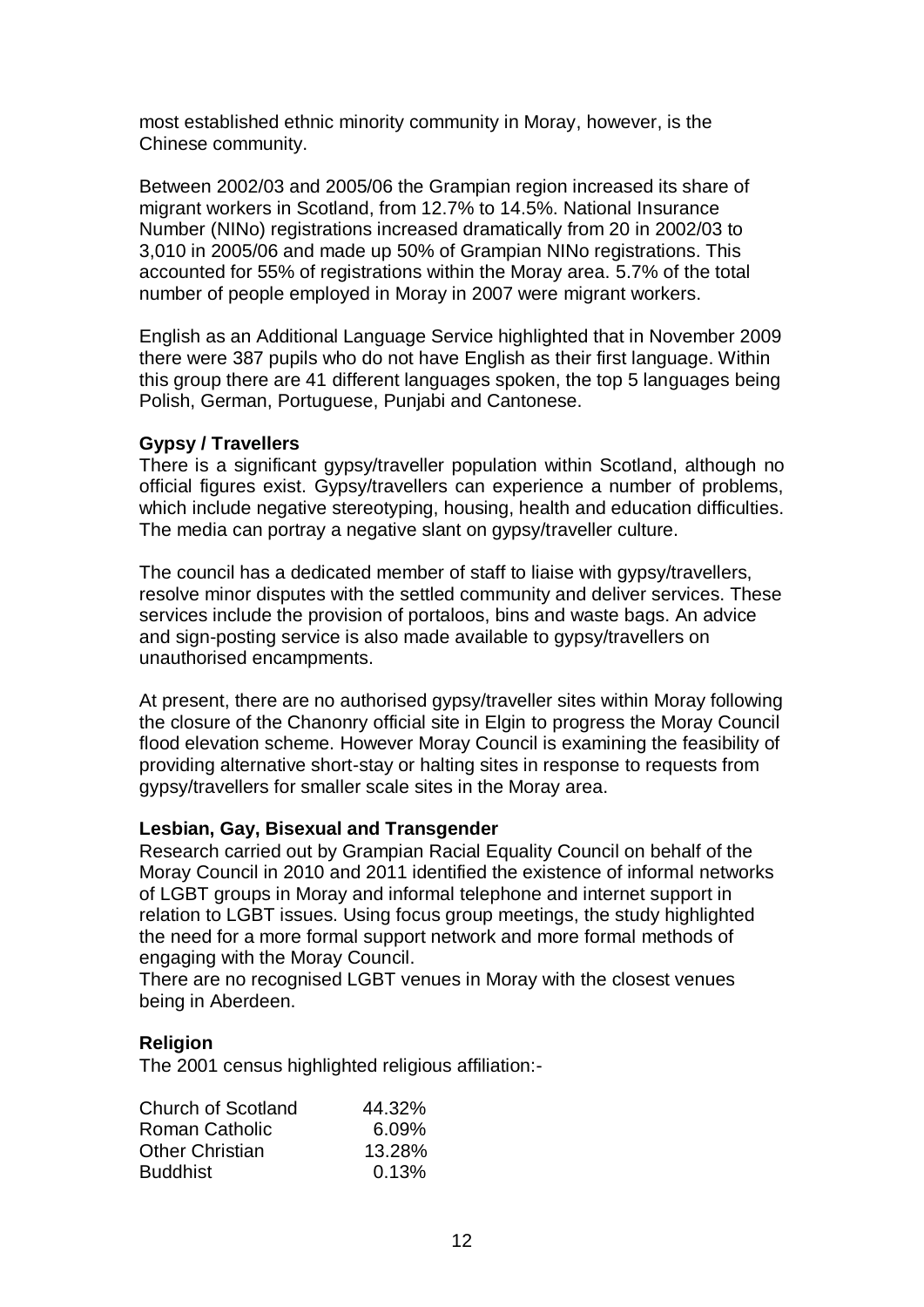| Hindu                   | 0.02%  |
|-------------------------|--------|
| Jewish                  | 0.04%  |
| <b>Muslim</b>           | 0.2%   |
| Sikh                    | 0.01%  |
| <b>Another Religion</b> | 0.57%  |
| None                    | 30.63% |
| Not answered            | 4.72%  |

#### **MORAY COUNCIL EMPLOYEES**

#### **Age**

Age structure of employees within the Moray Council:-

| 16-24              | 4%    |
|--------------------|-------|
| 25-34              | 13%   |
| 35-44              | 26.5% |
| 45-54              | 32.5% |
| 55-60              | 16.8% |
| over <sub>60</sub> | 7.2%  |

#### **Gender**

While 73.5% of the Moray Council workforce is women only 32.6% hold the top 2% of senior positions and 38.8% hold the top 5% of senior positions.

#### **Race**

In the June 2010 workforce profile information only 0.31% of our workforce appears to come from an ethnic minority. The council figures may increase once a more detailed breakdown of classifications is in place, particularly for the category currently named 'white European'.

#### **Disability**

Only 0.45% of our employees have a recorded disability on the HR/payroll system. This figure is dependent upon individuals providing information on their disability; as such the figure may be much higher.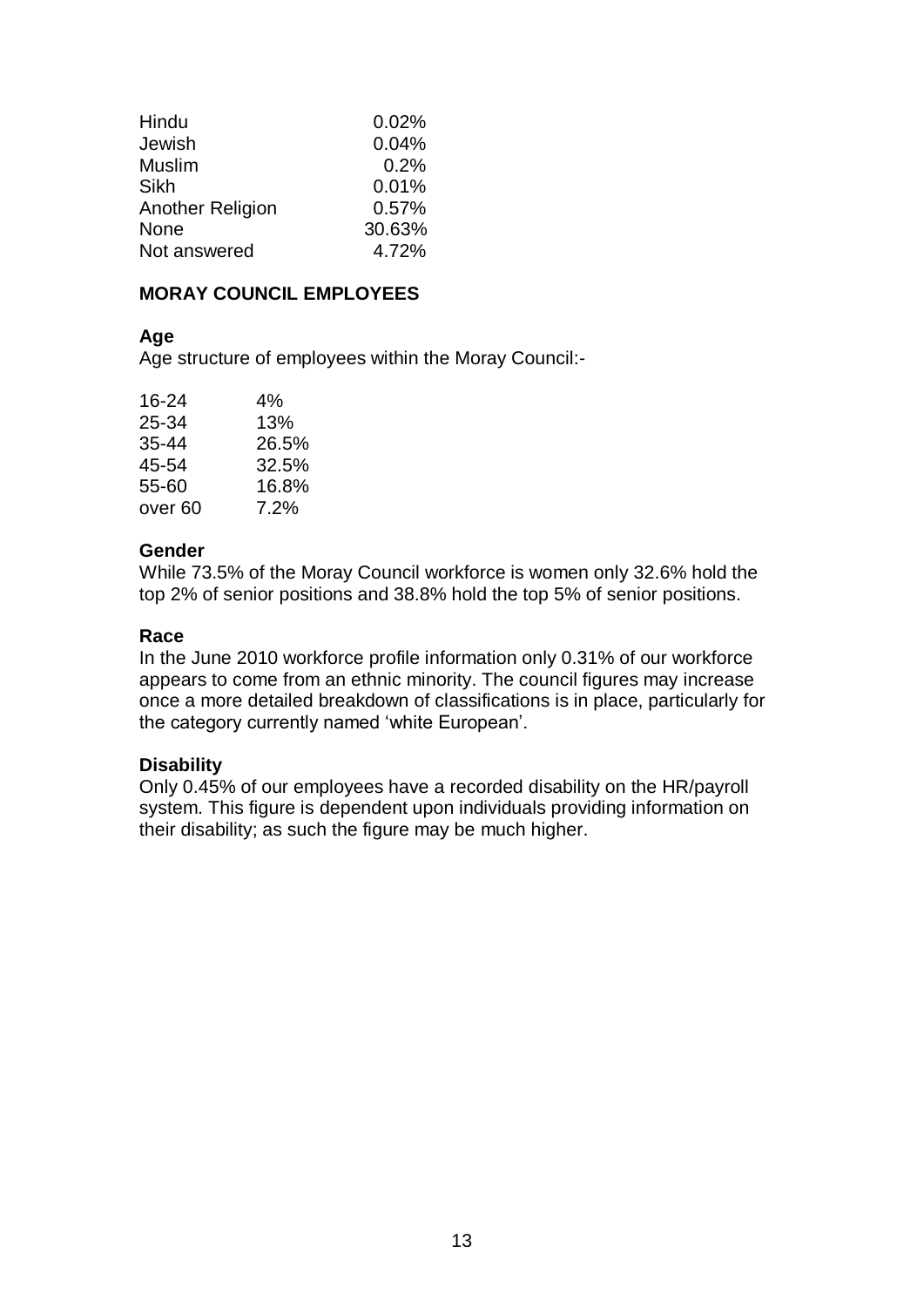## <span id="page-15-0"></span>*B. Who will be helped by the Equality Act*

The Equality Act 2010 gives protection on the basis of the following characteristics

- Disability
- Gender reassignment
- Pregnancy and maternity
- Race
- Religion or belief
- Gender
- Sexual orientation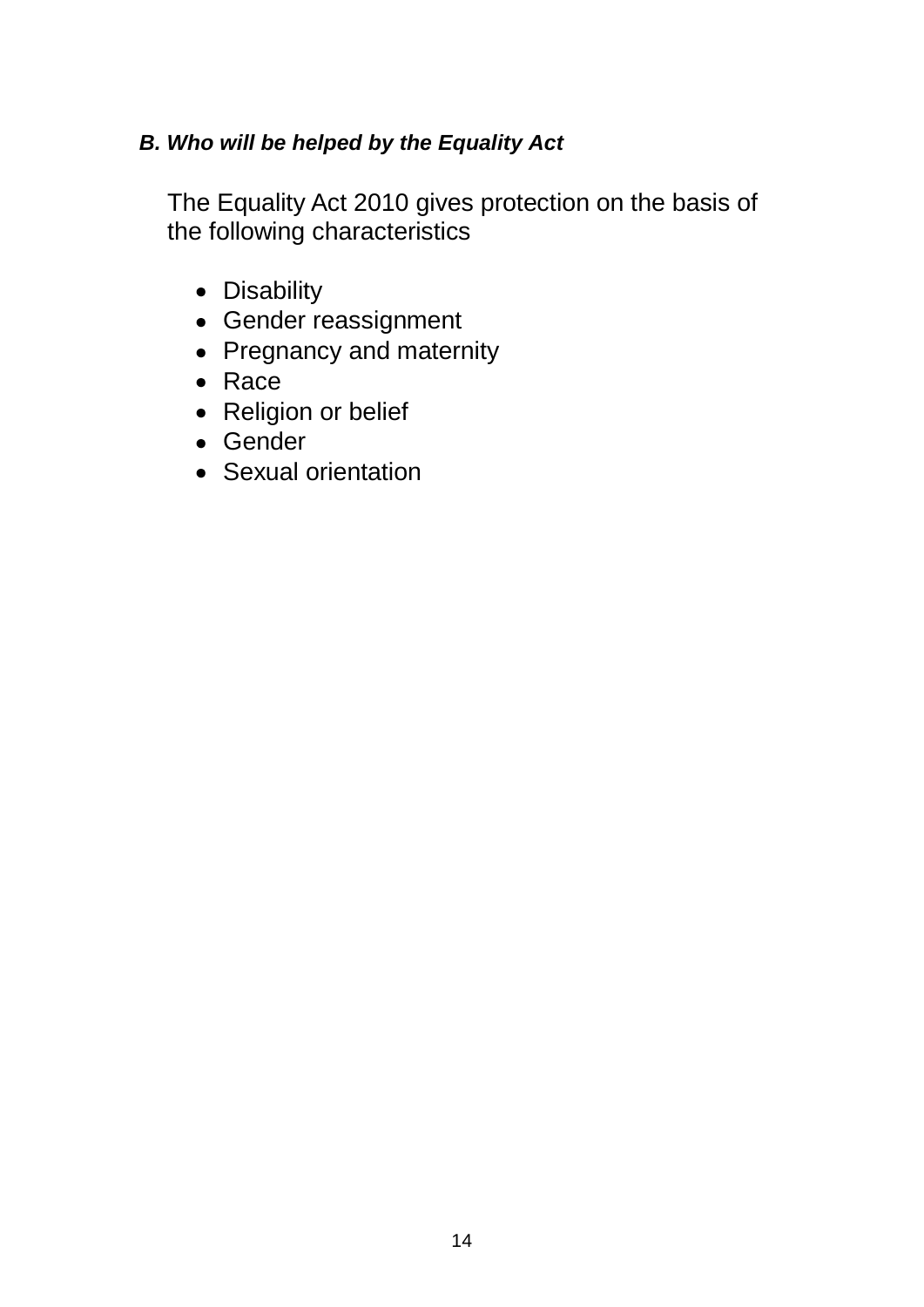#### **SINGLE EQUALITY SCHEME ACTION PLAN**

| <b>ACTION</b>                                                                                                                  | <b>OUTCOME</b>                                                                                                                                     | <b>RESPONSIBLE</b>                                                                                                                                                                                     | <b>START</b>                                                                                                                              | <b>COMPLETION</b> | <b>PROGRESS/</b>                                                                                                               |
|--------------------------------------------------------------------------------------------------------------------------------|----------------------------------------------------------------------------------------------------------------------------------------------------|--------------------------------------------------------------------------------------------------------------------------------------------------------------------------------------------------------|-------------------------------------------------------------------------------------------------------------------------------------------|-------------------|--------------------------------------------------------------------------------------------------------------------------------|
|                                                                                                                                |                                                                                                                                                    | <b>OFFICER</b>                                                                                                                                                                                         | <b>DATE</b>                                                                                                                               | <b>DATE</b>       | <b>COMMENT</b>                                                                                                                 |
| <b>Actions arising out of Public Sector Equality Duty</b>                                                                      |                                                                                                                                                    |                                                                                                                                                                                                        |                                                                                                                                           |                   |                                                                                                                                |
| Continue to carry out equality<br>impact assessments on<br>policies and activities which<br>are relevant to equality<br>groups | Avoid knowingly<br>discriminating against<br>protected groups in<br>decision making<br>process, and develop<br>mitigating actions<br>where needed. | Lead officers in the<br>various<br>departments.<br>Monitored by the<br>equal opportunities<br>officer and<br>scrutinised by the<br>Equality and<br><b>Diversity Corporate</b><br><b>Advisory Forum</b> | In process.<br>For new<br>activities,<br>equality<br>impact<br>assessments<br>need to be<br>completed<br>before a<br>decision is<br>made. | Ongoing           | New form and<br>guidance in place<br>to facilitate<br>proactive<br>approach to EIAs,<br>in compliance<br>with EHRC<br>guidance |
| Carry out consultation /<br>involvement with equality<br>groups on decisions that are<br>likely to affect them                 | Service users are<br>involved in the<br>creation of policies<br>and working practice.                                                              | Lead officers in the<br>various<br>departments.<br>Monitored by the<br>equal opportunities<br>officer and<br>scrutinised by the<br>Equality and<br><b>Diversity Corporate</b><br><b>Advisory Forum</b> | <b>June 2011</b>                                                                                                                          | Ongoing           | New EIA<br>guidance<br>provides<br>guidance to<br>officers about<br>consultations                                              |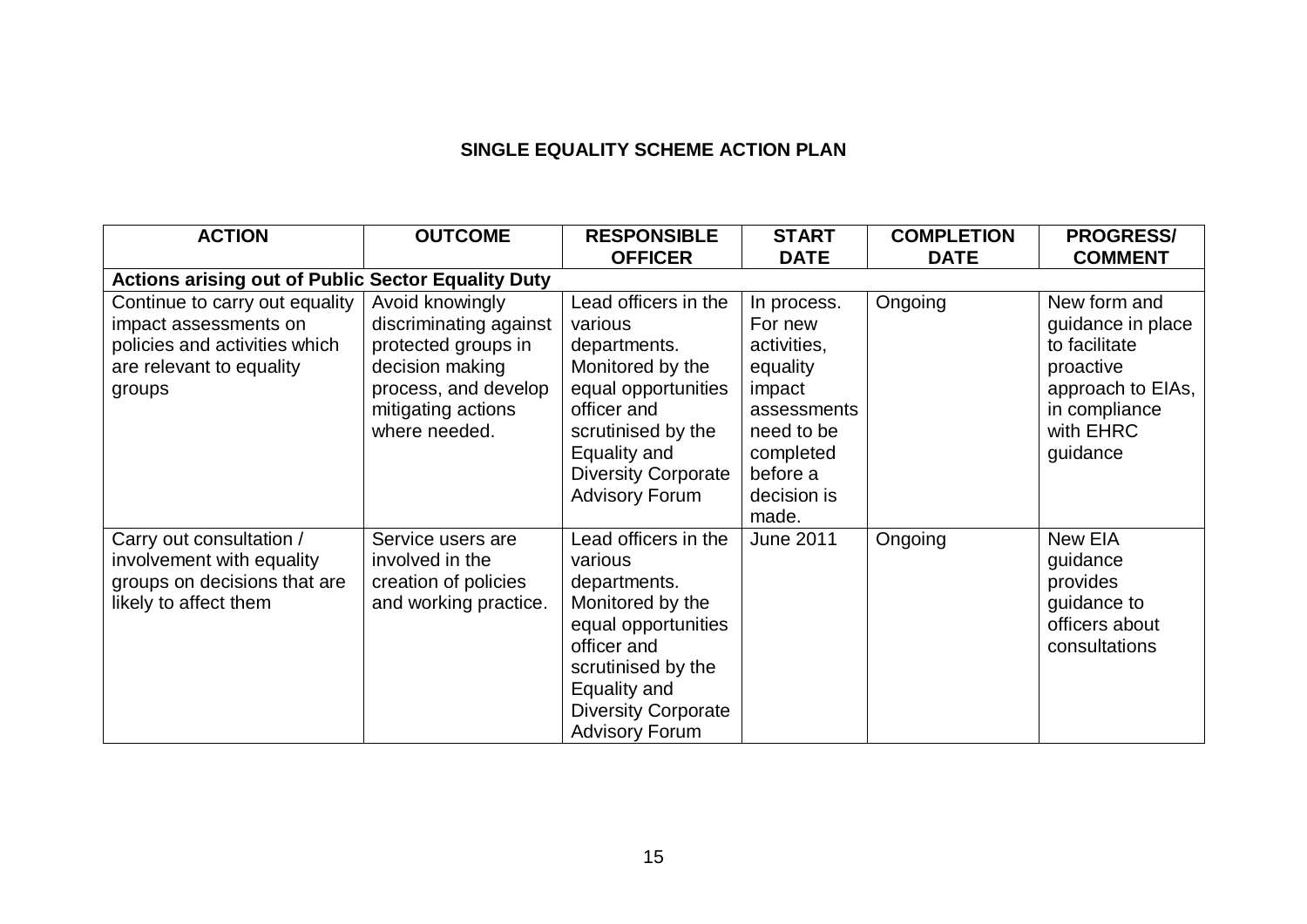| <b>ACTION</b>                                                                                                                                                                                                                                    | <b>OUTCOME</b>                                                                                                                                        | <b>RESPONSIBLE</b><br><b>OFFICER</b>                                                                      | <b>START</b><br><b>DATE</b> | <b>COMPLETION</b><br><b>DATE</b> | <b>PROGRESS/</b><br><b>COMMENT</b>                                                          |  |
|--------------------------------------------------------------------------------------------------------------------------------------------------------------------------------------------------------------------------------------------------|-------------------------------------------------------------------------------------------------------------------------------------------------------|-----------------------------------------------------------------------------------------------------------|-----------------------------|----------------------------------|---------------------------------------------------------------------------------------------|--|
| Committee Reports - include<br>a section in reports on<br>equalities impact<br>assessments for all<br>policies/procedures/decisions<br>and ensure that there is a<br>trigger in the guidance notes<br>and report template for<br>including this. | Elected members are<br>aware of the possible<br>impact of their<br>decisions and, where<br>appropriate, of<br>mitigating actions that<br>can be taken | Equal opportunities<br>officer                                                                            | January<br>2011             | <b>June 2011</b>                 | Draft guidance<br>has been<br>approved by CMT                                               |  |
| Training of staff to meet<br>legislative requirements                                                                                                                                                                                            | Ensure that<br>managers and their<br>staff are aware of<br>their responsibilities<br>under the Equality<br>Act 2010.                                  | Equal opportunities<br>officer                                                                            | In process                  | December 2011                    | Equality training<br>module will be<br>available through<br>e-learning by<br>September 2011 |  |
| Provide translation and<br>interpretation services when<br>required                                                                                                                                                                              | Information can be<br>made available in<br>alternative formats/<br>languages when<br>required.                                                        | Project<br>officer/equal<br>opportunities<br>officer                                                      | In process                  | In place                         | New contracts for<br>interpretation and<br>translation are in<br>place                      |  |
| <b>Actions arising out of GREC report</b>                                                                                                                                                                                                        |                                                                                                                                                       |                                                                                                           |                             |                                  |                                                                                             |  |
| Continue to monitor<br>discriminatory incidents                                                                                                                                                                                                  | Discriminatory<br>incidents are<br>analysed in order to<br>identify priorities for<br>action.                                                         | Equal opportunities<br>officer to forward<br>reports to GREC.<br><b>GREC</b> to produce<br>annual reports | In process                  | Ongoing                          |                                                                                             |  |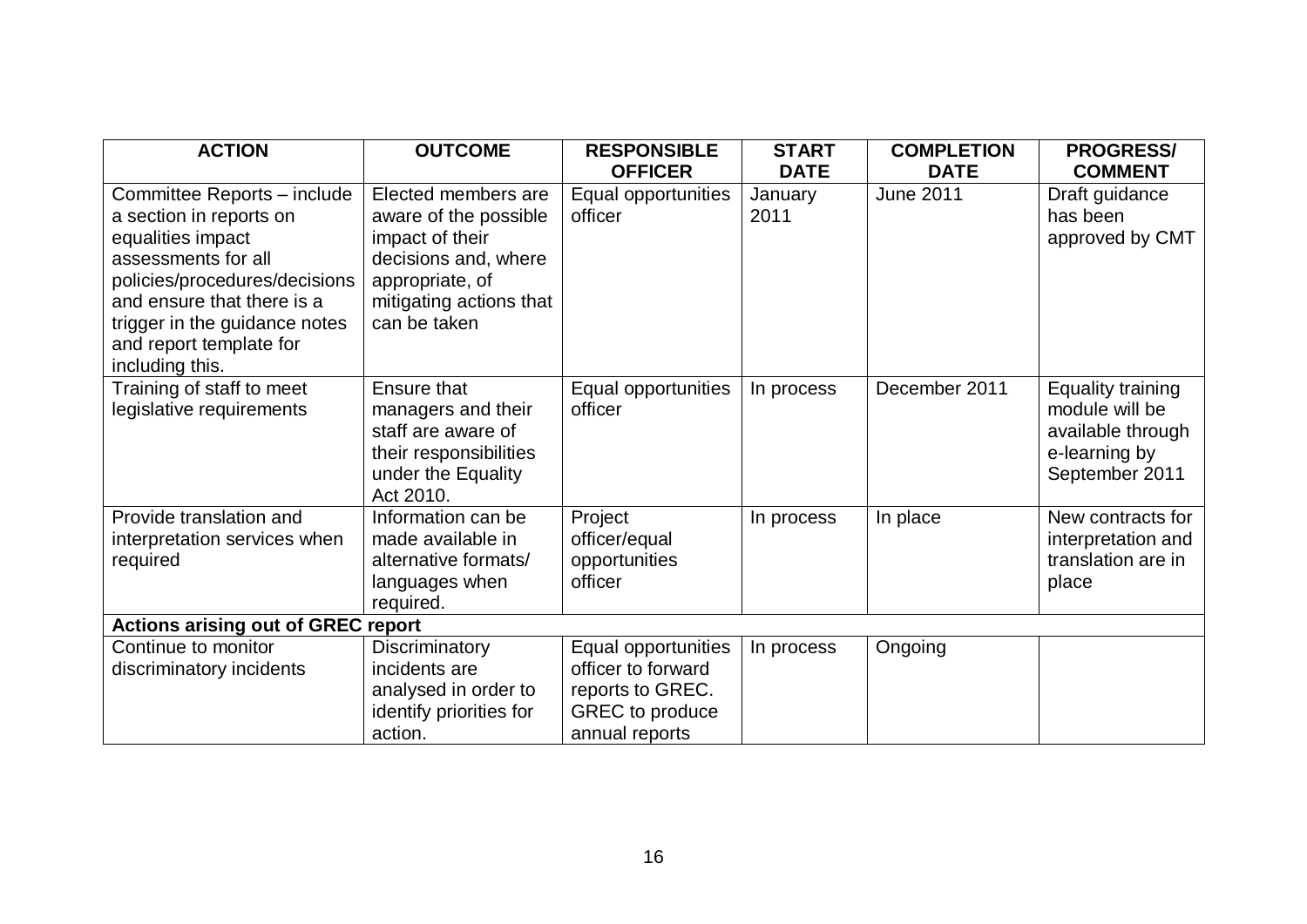| <b>ACTION</b>                                                                                                                                                                          | <b>OUTCOME</b>                                                                                                                                      | <b>RESPONSIBLE</b><br><b>OFFICER</b>                             | <b>START</b><br><b>DATE</b> | <b>COMPLETION</b><br><b>DATE</b> | <b>PROGRESS/</b><br><b>COMMENT</b>          |
|----------------------------------------------------------------------------------------------------------------------------------------------------------------------------------------|-----------------------------------------------------------------------------------------------------------------------------------------------------|------------------------------------------------------------------|-----------------------------|----------------------------------|---------------------------------------------|
| Investigate demand and<br>establish an LGBT venue in<br>Moray                                                                                                                          | LGBT people have a<br>local venue for advice<br>and assistance                                                                                      | Equal opportunities<br>officer                                   | <b>June 2011</b>            | <b>June 2012</b>                 |                                             |
| Liaise with the LGBT<br>community in Moray outwith<br>the Moray Equalities Forum.                                                                                                      | Enable the LGBT<br>community to discuss<br>their concerns with<br>the council in a more<br>appropriate setting.                                     | Equal<br>Opportunities<br><b>Officer</b>                         | <b>June 2011</b>            | Ongoing                          | <b>GREC</b><br>recommendations<br>published |
| Further promotion of the use<br>of incident reporting forms in<br>schools.                                                                                                             | <b>Education officers</b><br>and teachers have a<br>better understanding<br>of the scale and<br>nature of<br>discriminatory<br>incidents in school. | Equal opportunities<br>officer and head of<br>additional support | May 2011                    | Ongoing                          | <b>GREC</b><br>recommendations<br>published |
| Liaise with the Muslim<br>community in Moray outwith<br>the Moray Equalities Forum                                                                                                     | Enable the Muslim<br>community to discuss<br>their concerns in with<br>the council in a more<br>appropriate setting.                                | Equal opportunities<br>officer                                   | May 2011                    | Ongoing                          | <b>GREC</b><br>recommendations<br>published |
| Develop a broad network of<br>user or equality groups to<br>feed into Moray Equalities<br>Forum with key<br>representatives with a sub<br>group of members to form a<br>steering group | More equality groups<br>are involved in the<br><b>Moray Equalities</b><br>Forum.                                                                    | Equal opportunities<br>officer and MEF<br>Chair to lead          | <b>June 2011</b>            | December 2011                    | <b>GREC</b><br>recommendations<br>published |